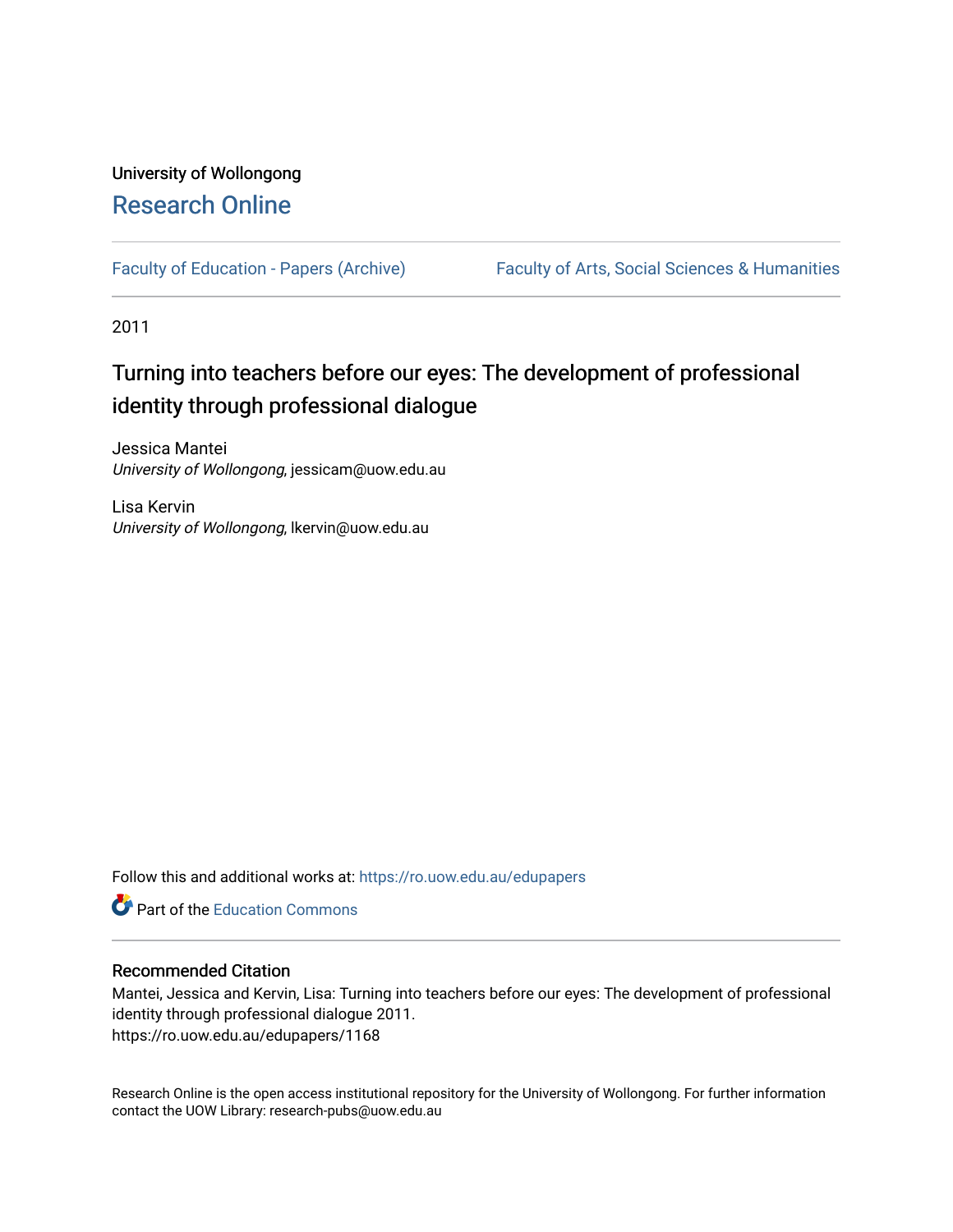Volume 36 | Issue 1

2011

# Turning Into Teachers Before Our Eves: The Development of Professional Identity Through Professional Dialogue

Iessica Mantei *<i><u>Iniversity of Wollongong*</u> iessicam@uow.edu.au

Lisa Kervin University of Wollongong, lkervin@uow.edu.au

# Recommended Citation

Mantei, Jessica and Kervin, Lisa (2011) "Turning Into Teachers Before Our Eves: The Development of Professional Identity Through Professional Dialogue." Australian Journal of Teacher Education: Vol. 36: Iss. 1. Article 1. Available at: http://ro.ecu.edu.au/aite/vol36/iss1/1

This Journal Article is posted at Research Online. http://ro.ecu.edu.au/aite/vol $36$ /iss $1/1$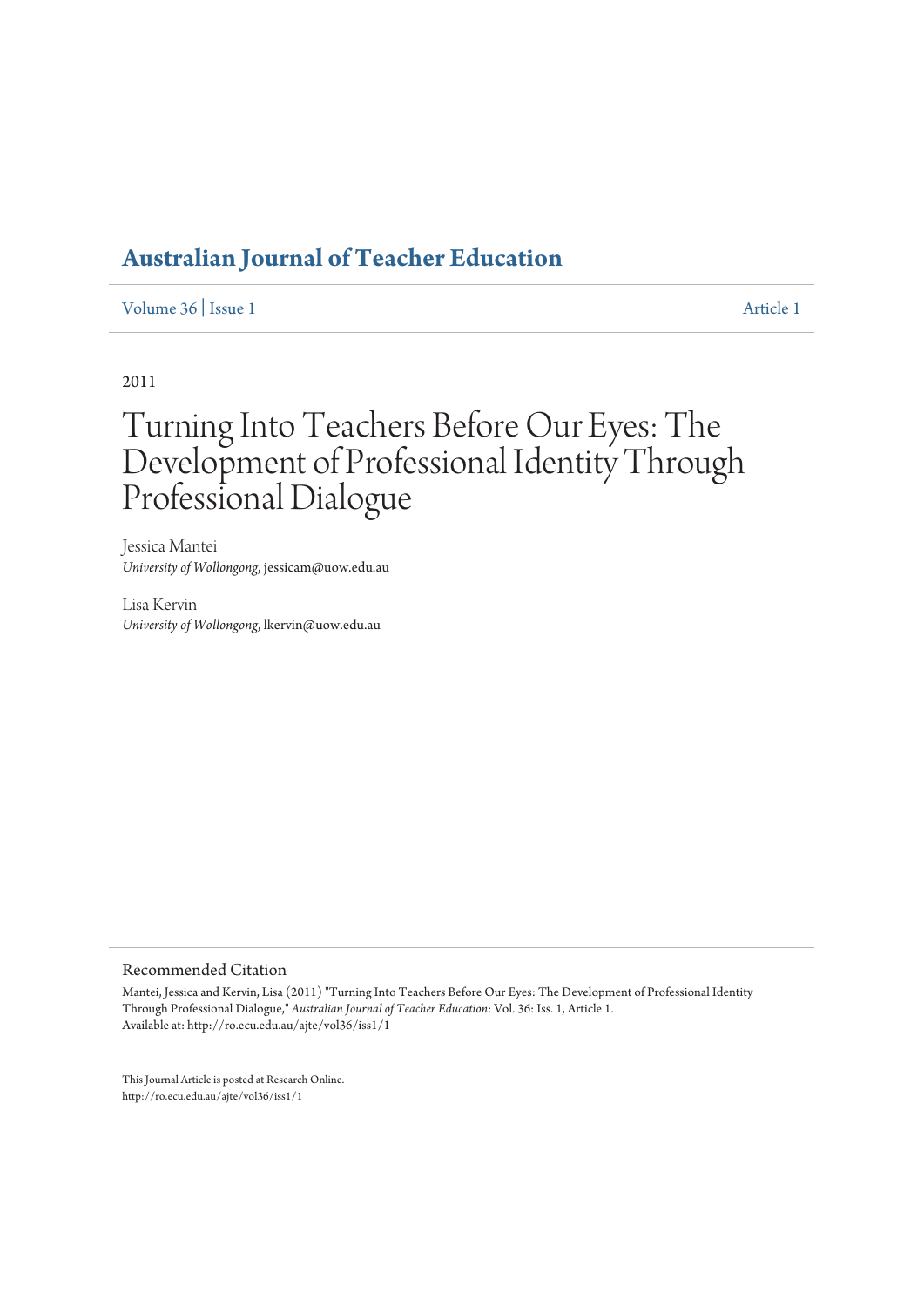# **Turning Into Teachers Before Our Eyes: The Development of Professional Identity Through Professional Dialogue**

Jessica Mantei jessicam@uow.edu.au Lisa Kervin lkervin@uow.edu.au University of Wollongong

*Abstract: This paper examines the development of professional identity in early career teachers enrolled in an "add-on year" of an undergraduate teacher education degree. Through a series of readings focused on reflection and pedagogy, participants engaged in professional dialogue as they made connections between the themes in their professional readings and their own understanding of the professional practice of a teacher. Dialogue was recorded and shared on a developed website. Participation in this dialogue afforded teachers opportunities to reflect on their professional identity in connection with literature, personal experiences and experiences of others. Further, uploading audio files to the site created a sense of accountability among the teachers to 'have something to say', thereby contributing to the community. The authors argue that this use of professional dialogue in both the physical and virtual environment is a valuable approach for promoting reflective capacities and for the development of professional identity.* 

#### I**ntroduction**

This paper examines the role of professional dialogue in the development of professional identity in early career teachers undertaking a final year of study in the Faculty of Education at The University of Wollongong, Australia. It reports on interactions that occurred between the physical and virtual environments when discussions during tutorial workshops were captured as audio files and uploaded to a repository on the 'Beginning and Establishing Successful Teachers' (BEST) website. Specifically, we examine the professional dialogue that occurred between group members as they made connections between the findings in the literature, their own teaching experiences and the classroom teaching experiences of their peers. Each week, participants prepared for and engaged in professional dialogue related to a particular theme in the literature by discussing its key themes, connections to personal experiences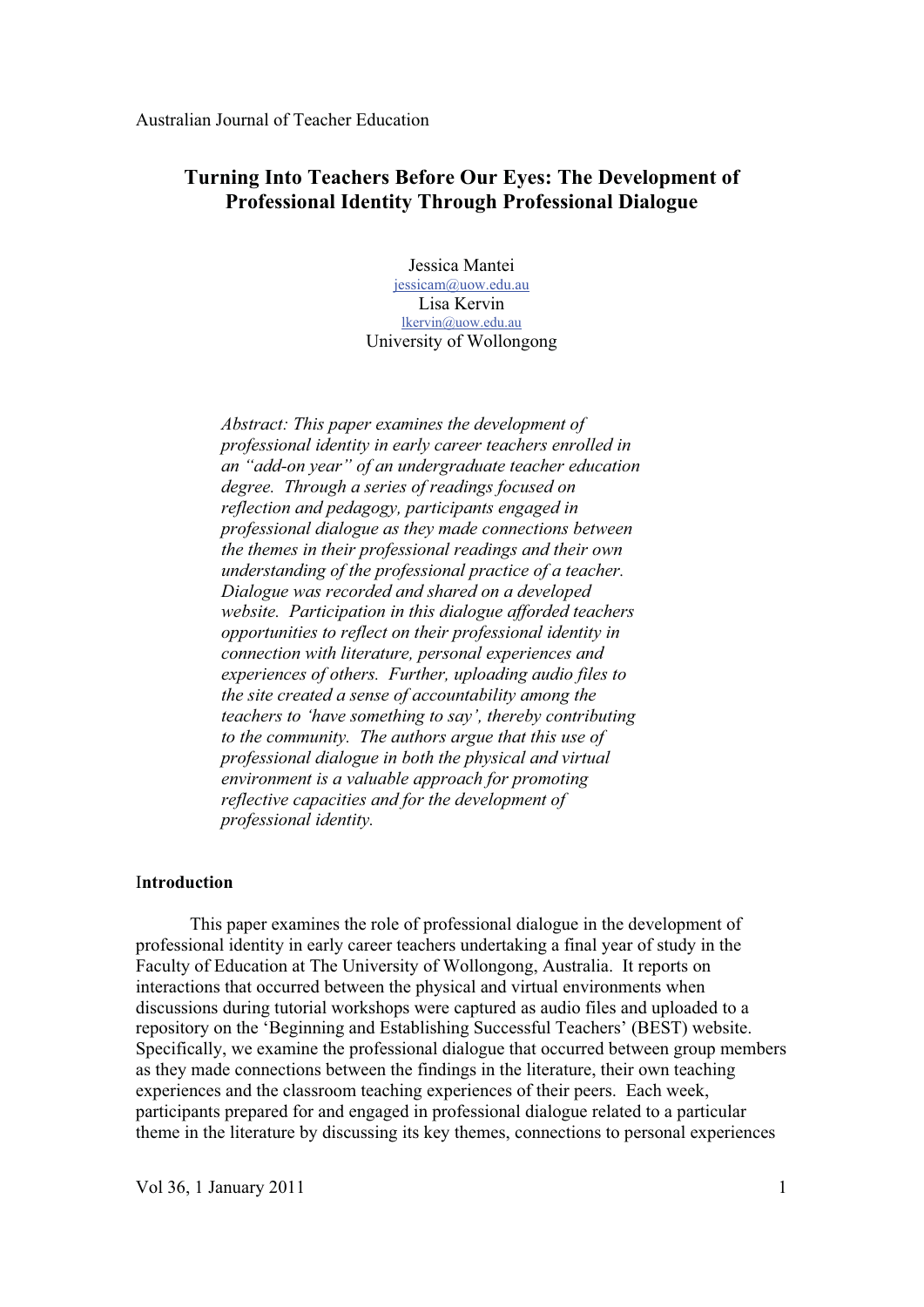and subsequent implications for their professional identity. By creating audio files, the early career teachers were accountable for being prepared and for participation in the creation of the audio text. Further, uploading them to the BEST site afforded access to the experiences and opinions of those beyond their immediate setting and provided opportunity for reflection on their own discussion.

#### **Literature**

 It is well recognised that the beliefs a teacher holds about the role of a teacher and the nature of teaching and learning will influence the types of learning experiences they design and the environment they promote within their classrooms (for example, Joseph & Heading, 2010; Sparks & Shepherd, 1992; Stets & Burke, 2000; Wenger, 1998). Flores and Day (2006, p. 220) argue that these beliefs are developed when teachers engage with the 'ongoing and dynamic process which entails the making sense and (re)interpretation of one's own values and experiences', as teachers explore who they are in their teaching stories and what kind of teacher they want to be (Connelly & Clandinin, 1999; Korthagen, 2004).

 The current educational climate places demands on teachers to have a greater understanding of their profession and the implications of change for their practice. Many countries, including Australia have established professional standards and milestones in the last decade for teachers, particularly early career teachers. While the development of professional standards aim for '…professional enhancements which lead to improvements in both teaching and learning, and in student outcomes' (Boston, 2002, p. 11), there is a pressing need for teachers to be supported with their professional understandings about the role and 'work' of a teacher. As Cummings (2002) noted, there are no automatic links …between developing professional teaching standards per se, and 'living these out' in everyday learning environments' (p. 3). For early career teachers, this means that they leave the university context and 'hit the ground running' as they enter the professional context.

 The lifelong process of reflection for understanding oneself as a teacher and member of a professional community promotes in teachers the confidence to think flexibly, to make informed judgements and to participate in ongoing change (Rodman, 2010; Walkington, 2005). These are important skills for teachers working in a complex and shifting professional context where the role of the teacher and the very nature of learning are being challenged. Bintz and Dillard (2007, p. 223) argue that learners in classrooms can be similarly developed as active lifelong learners when teachers perceive 'themselves and their students as creators of curriculum, as reflective practitioners and as collaborative enquirers'. This perception of your students as well as yourself as valuable members of a learning community is further shaped by experiences and ongoing reflection.

 For teachers early in their careers, tension increases as their professional identities are challenged within the complex settings of the culture of teaching, understanding themselves as teachers and learning how to teach (Walkington, 2005). Flores and Day (2006) describe the transition from preservice to early career teacher as 'sudden and sometimes dramatic', observing that many in transition experience 'feelings of isolation,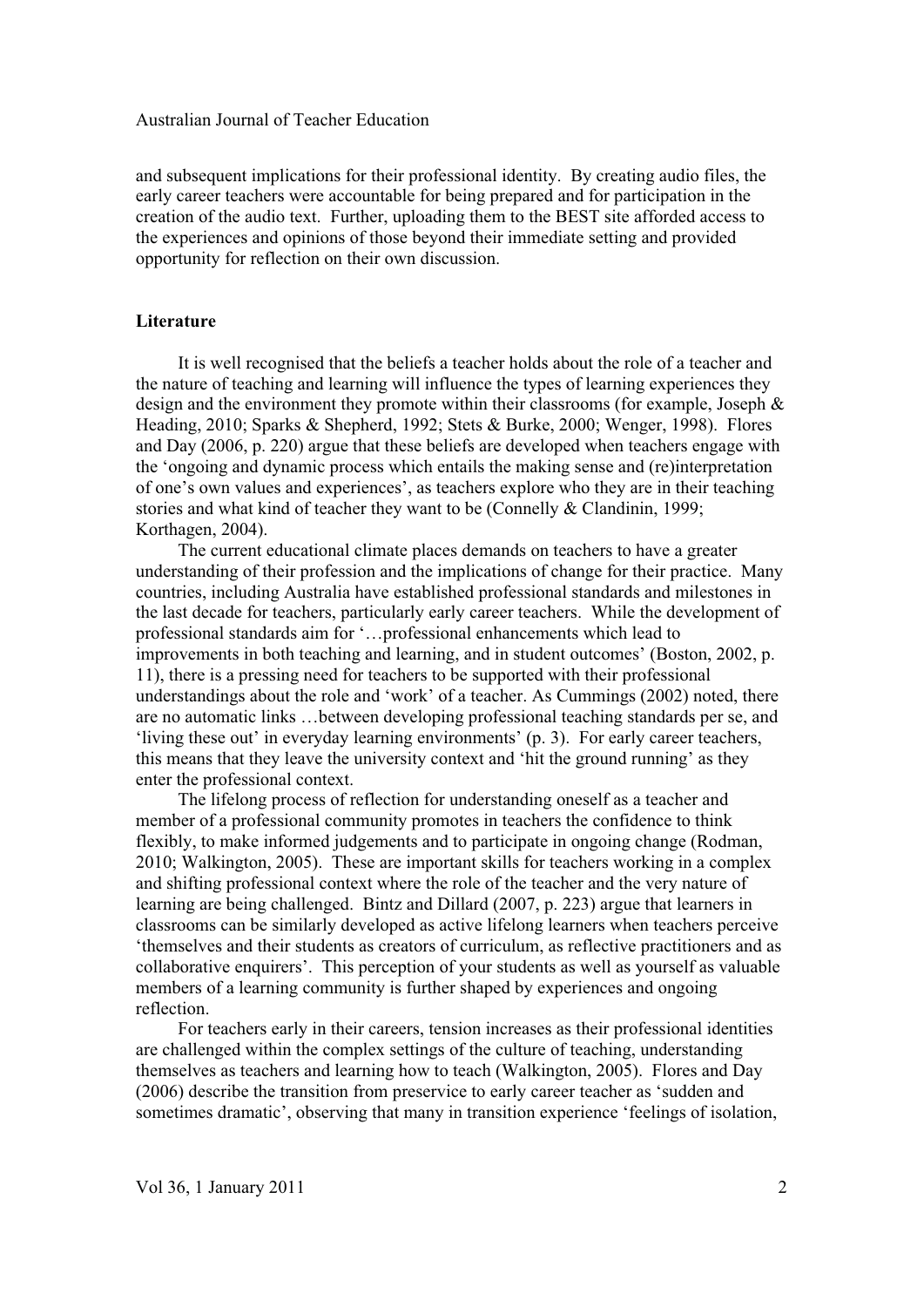mismatch between idealistic expectations and classroom reality and lack of support and guidance' (p. 219). Compounding the problem is the field of curriculum, which Connelly and Clandinin (1999) observe is 'to put it bluntly – a maze' (p. 113), demonstrating the need for early career teachers to be supported in making sense of policy, documentation and professional practices and where they "fit" with them. Whilst clearly a complex and multifaceted challenge, there is no time to retire in confusion; Hammerness, Darling-Hammond and Bransford (2005) identify the early development of professional identity as crucial for securing in teachers a commitment to teaching and to the culture of the profession.

The National Research Council (2005) identifies three key challenges for teachers in transition from preservice teacher to teacher:

- *preconceptions of what it is to teach:* early career teachers' identities often include assumptions and preconceptions about what students do, how teachers speak, behave and even dress based on their experiences as a student (McCormack, Gore & Thomas, 2004). Joseph and Heading (2010) argue that accepting feedback, criticism and advice from teachers in a professional manner is an important part of the process of learning to teach and of confronting these preconceptions.
- *enacting what is 'known':* Hammerness and colleagues (2005, p. 375) observe that whilst preservice teachers have opportunities to practice and reflect on teaching during their training, the danger in their early teaching years is that without support, they can infer 'wrong lessons from their early attempts at teaching' and design learning experiences that 'simply support the ability to remember facts or perform rote sets of skills' over those that support deep learning.
- *metacognitive thinking:* systematic thinking about the complexity of teaching guides reflection and decision making so teachers gain a deeper understanding of themselves and their students, better equipping them with the ability to articulate their needs, their students' needs and to take action (Hammerness et al., 2005; Rodgers, 2002).

These challenges have the potential to inform and direct the programming decisions of teacher educators. Rodman (2010, p. 20) observes that, 'it is a major responsibility of teacher education to facilitate a reflective, self-monitoring practice and to promote such a practice as a critical and active habit that improves the pre-service teachers' pedagogical ability'. Focus on the development of the professional identity can empower teachers to confront the challenges of early teaching. It can support their development as life long learners while providing the immediate support so often needed in the beginning years of professional practice.

In her study of preservice teachers, Walkington (2005) acknowledged that the university structure of lectures and workshops was a poor simulation of the unpredictable and complex nature of the school context. However, she identified four elements of teacher education that *do* support the development of professional identity within a learning environment that fosters *active* engagement by the preservice teachers.

*time to talk:* extended opportunities for talk was observed to build trust with relationships, allowing genuine beliefs and concerns to be shared. 'Time spent in challenging discussion is as important as time spent in classrooms' (p. 61) *opportunities to reflect:* explicit explanations, modelling and discussion afforded opportunities to develop reflective practices as the participants considered and refined their personal philosophies of teaching and teachers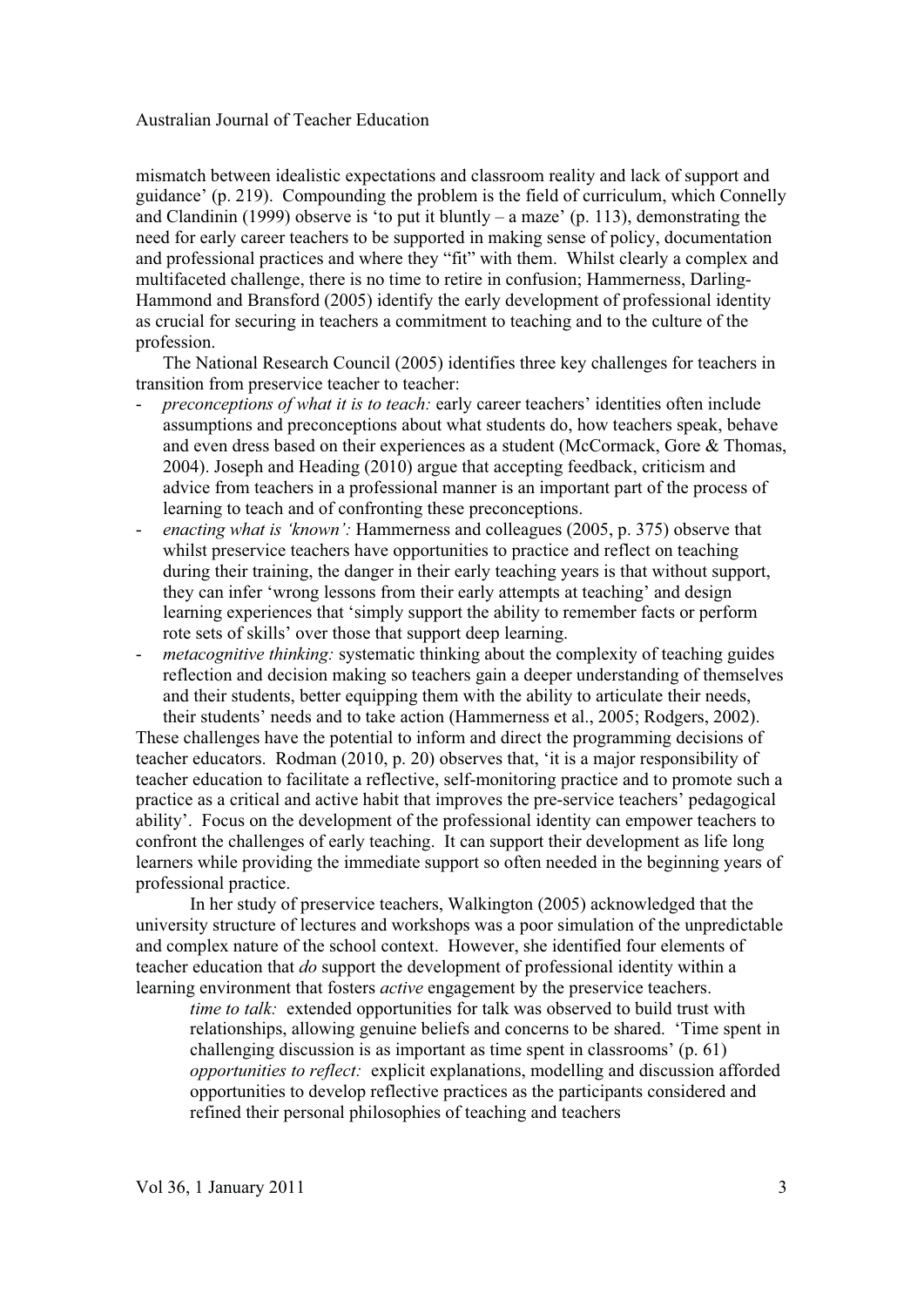*making judgements:* in connecting observations to personal experience, the teachers developed confidence in their own identities as they drew conclusions about the work of others.

*'research' activities:* a predetermined focus allowed for the collection of certain 'data' which could then be used as a focus for reflection within the broader context of teachers and teaching (pp. 60-62).

These elements resonate with the needs of early career teachers as they work to bring together their existing identities and beliefs, their classroom teaching experiences and the experiences of others within their communities of practice.

As they transition from student to early career teacher, many identify with a range of communities as part of the unpredictable and casual nature of their early teaching experiences. Here, the practices and expectations of self and others differ, bringing the complexity of considering one's own beliefs and practices together with the unique context of a school. Whilst this may be somewhat overwhelming, Darling-Hammond, Hammerness, Grossman, Rust & Schulman (2005) identify these professional teaching communities as conducive environments for teachers to learn to teach. Teachers early in their careers can be supported to make the transition into these multiple communities through opportunities to talk, reflect, gather data and make judgements about that which they experience, observe and believe.

Early career teachers and, indeed all professionals operate within communities of practice where collective knowledge is built and shared through the practices, support and collegiality of the group. Code and Zaparyniuk (2009, p. 111) argue that communities of practice develop through a 'collective sense of need and intention', driven by what Wenger (1998) describes as understanding what the group is about, how it functions and what it produces. What can be defined as a "community" for early career teachers requires some clarification. With the often transient nature of their entry to the profession for many (ie casual teaching, part-time contracts, short "blocks"), the community to which they belong professionally is not the place they feel free to seek support and identify areas for professional growth as they are reluctant to show any "weakness" to their employers.

Technology has the potential to support early career teachers beyond the context of the physical tutorial workshop through the development of community in the virtual environment. Oblinger (2005) and Oblinger and Hawkins (2005) note that members of the 'net generation' identify social interaction online as an important part of participating in a community. This has particular implications for educators looking to capitalise on a student's voluntary commitment to self directed and initiated learning between virtual and physical worlds.

Utilising technology to enrich physical interactions through virtual environments requires more than simply providing content for consumption by students. Course content that allows a learner to be both consumer and creator of knowledge not only deepens their own understanding, but conveys to the learner the value of their creation to the shared knowledge of the community (Collis & Moonen, 2005). Further, it contributes to a sense of connectedness to the group (Beldarrain, 2006). The virtual environment allows learners to bring their classroom experiences to their more comfortable university based professional community as challenges and issues presented for discussion and reflection in connection with professional identity.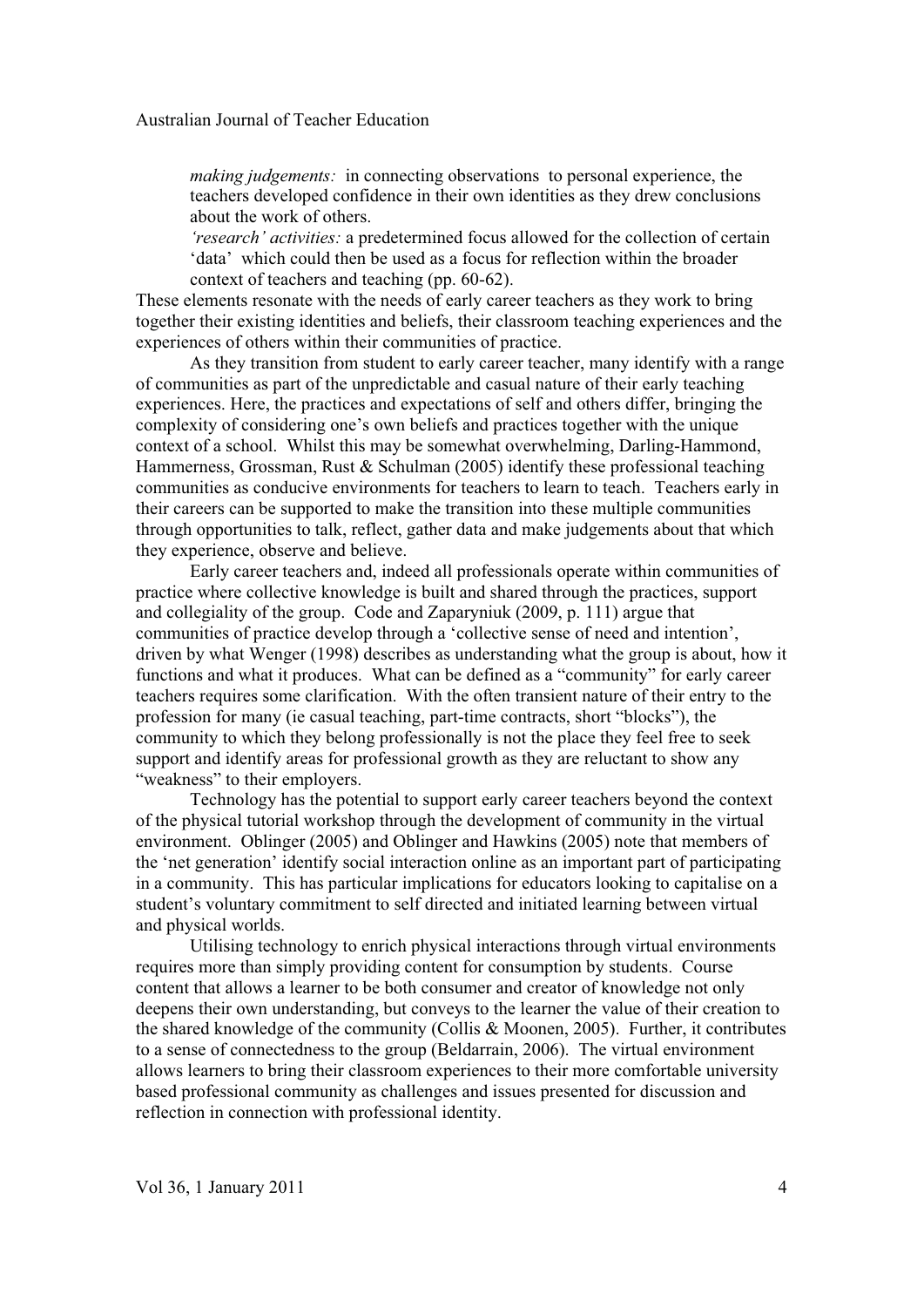#### **Context of the research**

At the time of the inquiry, the University offered a three year Bachelor of Teaching degree with a one year "add-on" degree for the Bachelor of Education (BEd). Students awarded a Bachelor of Teaching are qualified to teach in primary schools in New South Wales, while the BEd is accepted abroad and in most Australian States. Those completing the BEd usually engage in study at a part time load, freeing them to teach in classrooms in a casual, part time or even full time capacity. Teaching and studying simultaneously allows early career teachers to test out their beliefs and approaches to facilitating learning in classrooms and to reflect on their efforts within an academic environment focused on enriching the theoretical underpinnings of sound pedagogy. It also provides opportunity for them to operate within a community of practice with others in similar situations. Students complete two compulsory subjects during the fourth year of study, one of which, *Reflective Practice*, is the focus of this research.

Reflective Practice runs as a weekly 3 hour workshop over one semester (13 weeks) and is focused on the premise that reflective activity is an important professional attribute that makes a powerful contribution to the learning and professional development of teachers. The subject provides practical insights into educators' day-to-day decision making and the responsibilities of the profession about which early career teachers need to be aware. Opportunities to explore these issues are provided through learning experiences where participants connect subject materials (workshops, professional readings, professional dialogue) with professional experiences and examine subsequent implications. Given the professional skills required, the subject pays particular attention to the role of reflection in supporting and developing the professional teaching standards. On successful completion of this subject, students are expected to:

- 1. Demonstrate their knowledge and understanding of the nature of reflection in their complex role as a teacher
- 2. Identify, critique and articulate professional decisions, issues and challenges through personal reflections
- 3. Acknowledge the continued role of reflection in their future professional practice

An existing password protected website, the 'BEST' site (Beginning and Establishing Successful Teachers) was selected as an appropriate forum to support learning within Reflective Practice. BEST was established by the Faculty of Education to support education students in Early Childhood, Primary and Secondary Physical Education, Health and Personal Development (Herrington, Herrington, Kervin & Ferry, 2006). Underpinning the design of BEST are the theories of communities of learners (Wenger, 1998) and authentic learning (Herrington & Oliver, 2000).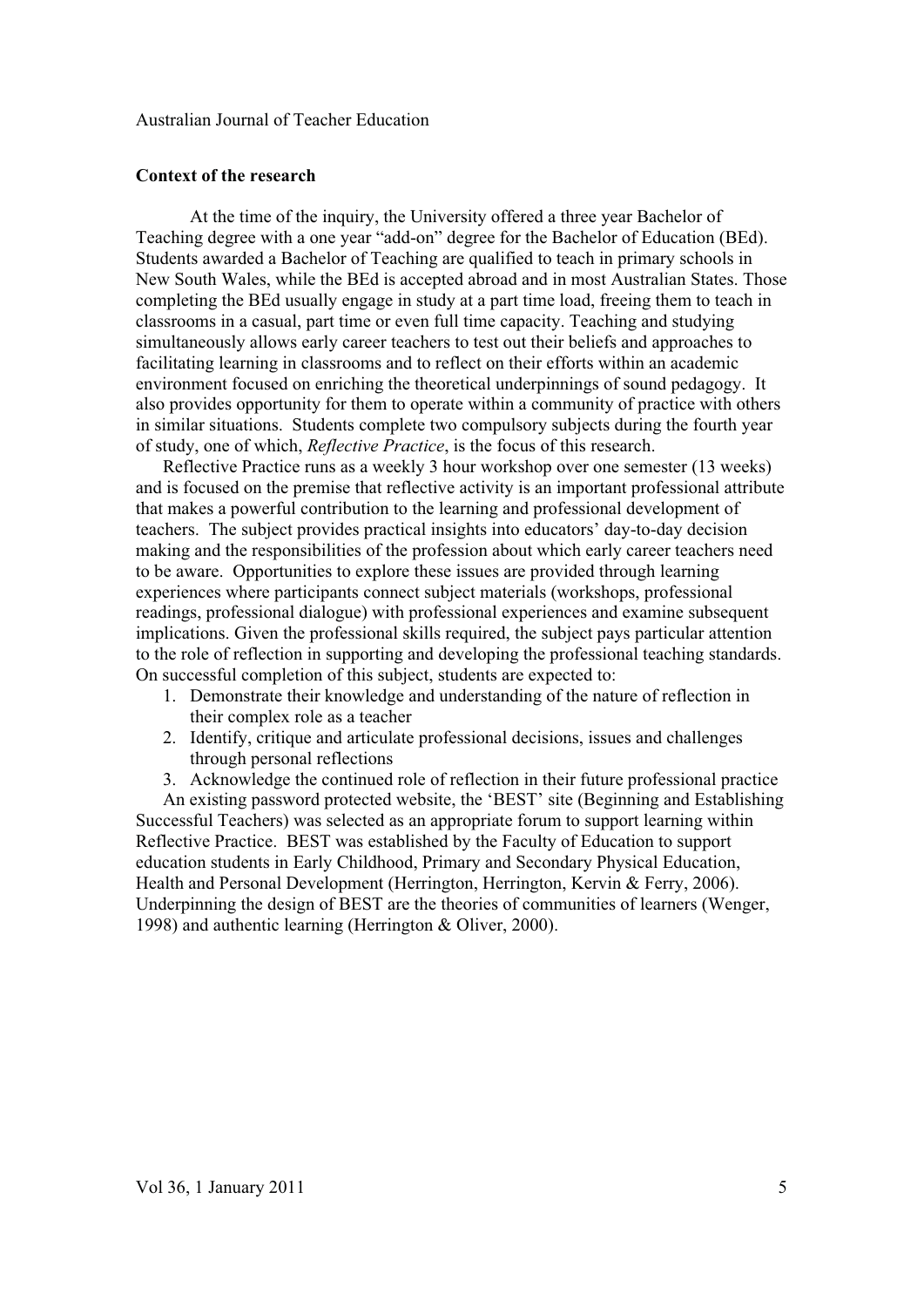

**Figure 1: BEST website** 

The BEST site facilitates virtual interactions between and among the learners as well as with expert others and relevant literature. Contents of the site listed on the left of the page are organised in 2 main areas, 'Major Issues' and 'Community'. Within *Major Issues* students can find:

- Links to sites compiled in response to previous surveys of early career teacher needs
- Links to literature, policy documents, teacher support sites and information about processes such as accreditation

The heading *Community* offers:

- A repository of audio files capturing professional dialogue between and among early career teacher members of the community (the focus of this paper)
- A forum with experienced educators
- Weblog (blog) postings and responses from within the community
- A repository of audio files sharing 'wisdom' from more experienced teachers gathered in the field by the students

It is through these affordances that the early career teachers engaged in virtual interaction. The audio files, the focus of this paper, provide example of how physical class interactions focused on professional dialogue were strengthened by the opportunity to capture, engage and reflect virtually in the community of practice.

# **Methodology**

Forty-eight early career teachers, nine men and 39 women participated in this study in Autumn Session, 2008. In place of a subject text, a range of readings was identified from the literature that could affirm, challenge and promote the development of professional identity in early career teachers. Final selections of readings occurred in collaboration with the early career teachers as they identified their needs, interests and strengths and we were then able to make connections between what we 'knew' about our students and the reported findings in the literature. Most of the early career teachers in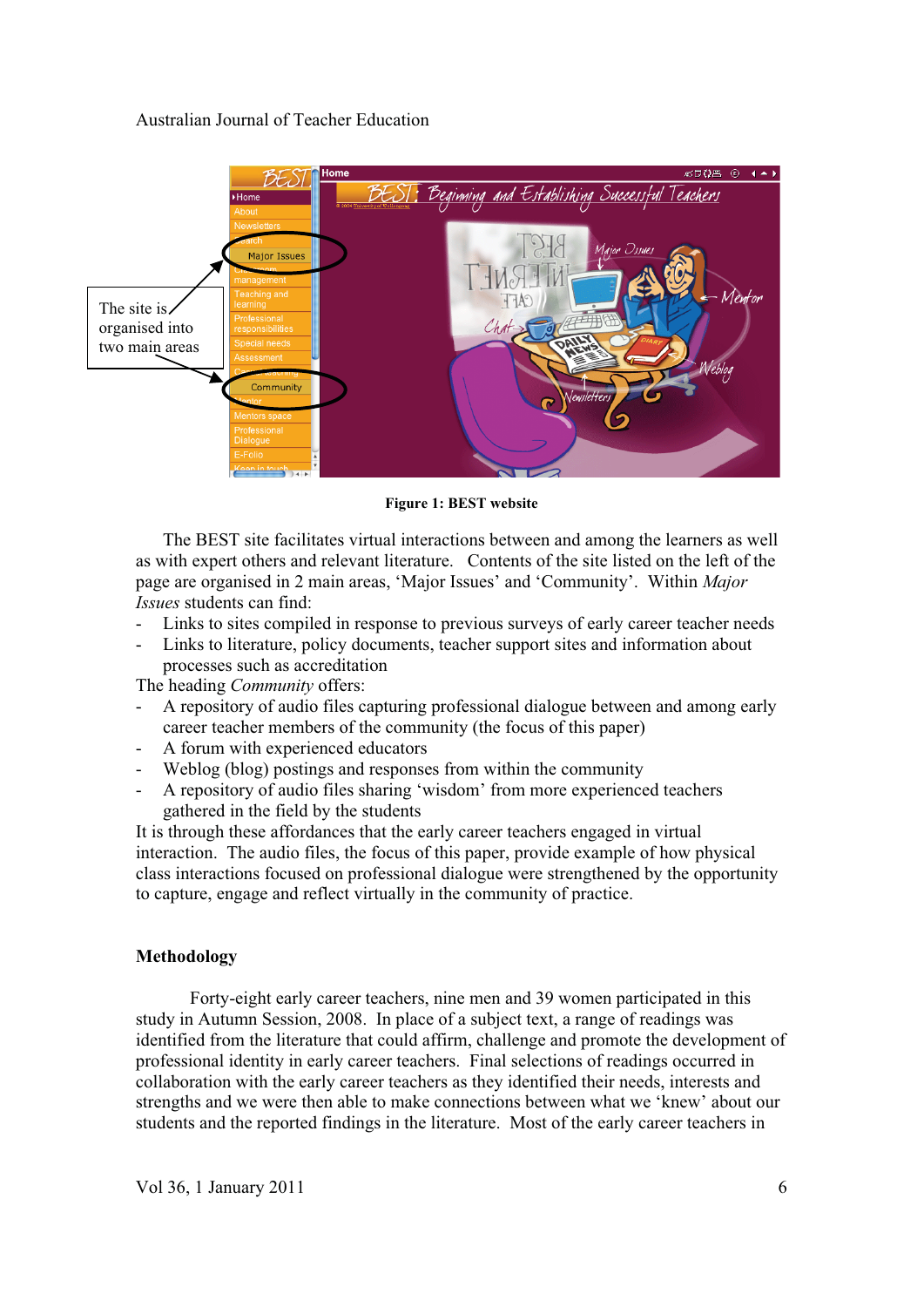this cohort were engaged in regular classroom teaching. Therefore, readings were selected that reflected the types of issues and challenges they were facing in this context.

Professional dialogue occurred between the early career teachers and tutors in both the physical and virtual environments, supported by framing questions that allowed connections to be made between the selected literature, personal experience and the experiences of others. Questions used to frame this discussion guided the early career teachers as they grew accustomed to the nature and rigour of participating in professional dialogue. These questions were:

- -What are the key points in this article for me and why?
- -What puzzled or confused me?

-What are the implications for my professional identity as a teacher? Each participant was expected to read the identified literature in the week prior to the workshop in preparation for a professional discussion with peers. The participants were reminded of their professional obligation to protect the identity of those in their professional communities: teachers, students and schools, by refraining from naming them throughout the discussion.

We listened to the dialogue files to ensure confidentiality was maintained before each was uploaded to the BEST site. Any information identifying particular teaching contexts was edited prior to posting the audio file on the BEST site. Audio files from each group were available for download by all those enrolled in the Autumn cohort of the subject for use in reflection on the readings in connection with their own experiences.

Audio files were transcribed for analysis by the researchers. The analysis was comparative and interpretive. Data were analysed by coding into categories based on the emerging themes in response to the framing questions for the inquiry:

- -How do early career teachers engage in professional dialogue with peers and what connections do they make between the literature, their own experiences and the experiences of others?
- -How does the use of technology to capture and share professional dialogue influence early career teachers?
- -How does the opportunity to engage in professional dialogue support the development of professional identity in early career teachers?

Member checking with the participants allowed us to ensure our interpretations were valid. Further, peer debriefing between ourselves was used to check the conclusions we had each drawn from our analysis. Revealed through data analysis between and among the transcripts were four emerging themes:

- Issues relating to oneself
- Identifying with the experiences of others
- -Acknowledgement of the growth of one's professional identity
- -Taking action

These four themes are used as subheadings in this paper to present two cases. The first case reports the findings from analysis of the dialogue generated around a professional reading completed early in the semester. The second reports on a later reading. The readings are:

-Week 2: *Learning to teach: Narratives from early career teachers*  (McCormack et al., 2004). This was the first one set for discussion in the subject.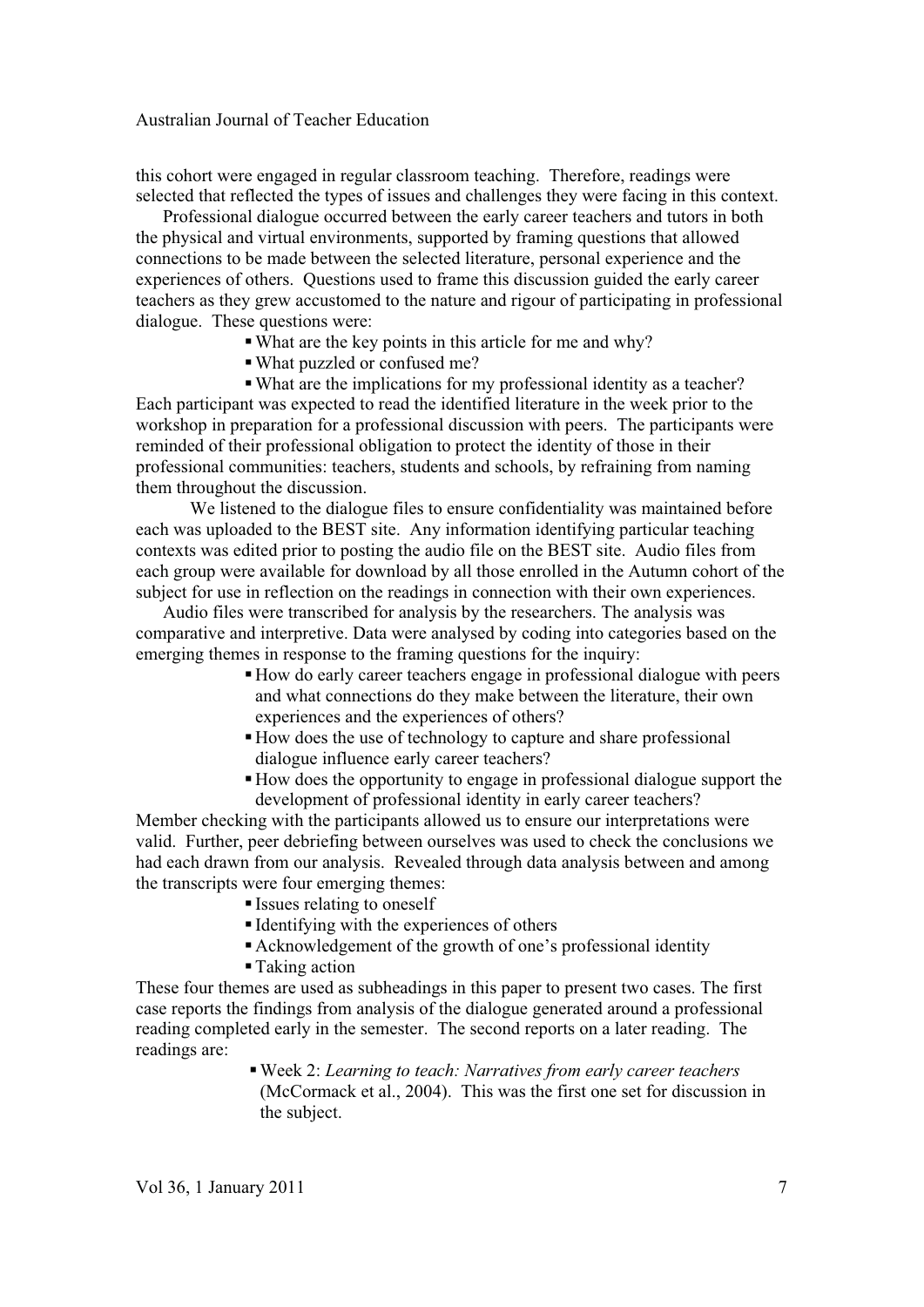-Week 8: *Defining reflection: Another look at John Dewey and reflective thinking* (Rodgers, 2002) This reading was set later in the semester and the early career teachers had had some time to become familiar with the demands of this task and to develop deeper relationships with the members of their group.

Each article is strongly connected to the subject outcomes that led the researchers' planning, facilitation and expectations within the Reflective Practice subject.

# **Case 1 - Learning to teach: Narratives from early career teachers**

McCormack et al. (2004) report on the experiences of 16 teachers all within their first years of teaching over the course of one year. The article examines current issues and challenges for the early career teachers at the time as well as providing accessible accounts of a range of other early career teacher experiences. The key themes reported within the article connect to the outcomes identified for the Reflective Practice subject as set out in Table 1.

| <b>Subject outcome</b> |                                      | Key themes within the article                     |
|------------------------|--------------------------------------|---------------------------------------------------|
|                        | 1. Demonstrate their knowledge       | Change evident in the journal entries of teachers |
|                        | and understanding of the             | over time demonstrate and provide stimulus for    |
|                        | nature of reflection in their        | discussion about the ways that reflection         |
|                        | complex role as a teacher            | informs teaching                                  |
|                        | 2. Identify, critique and articulate | Narratives from early career teachers throughout  |
|                        | professional decisions, issues       | their year of teaching provide stimulus for       |
|                        | and challenges through               | discussion in connection with personal            |
|                        | personal reflections                 | experience                                        |
|                        | 3. Acknowledge the continued         | The article finds that professional identity      |
|                        | role of reflection in their future   | requires time, support and reflection in order to |
|                        | professional practice                | develop. It makes recommendations for             |
|                        |                                      | facilitating professional growth.                 |

**Table 1: Connection between subject outcome and McCormack et al. (2004)** 

The early career teachers' professional dialogue is reported through the emerging themes of this inquiry: *relating to self, identifying with others, growth of professional identity* and *taking action*. Each will be examined in connection with excerpts from the dialogue transcripts.

#### **Relating to self**

Analysis of the dialogue revealed that the students related personally to the narratives shared within the article. Hearing the stories provided comfort and reassurance that they were not alone in feeling 'ill prepared' and 'overwhelmed' for classroom teaching. As one group member described '*I like reading people's personal testimonies … beginning teachers just get thrown into some very difficult classes with extreme behaviours,*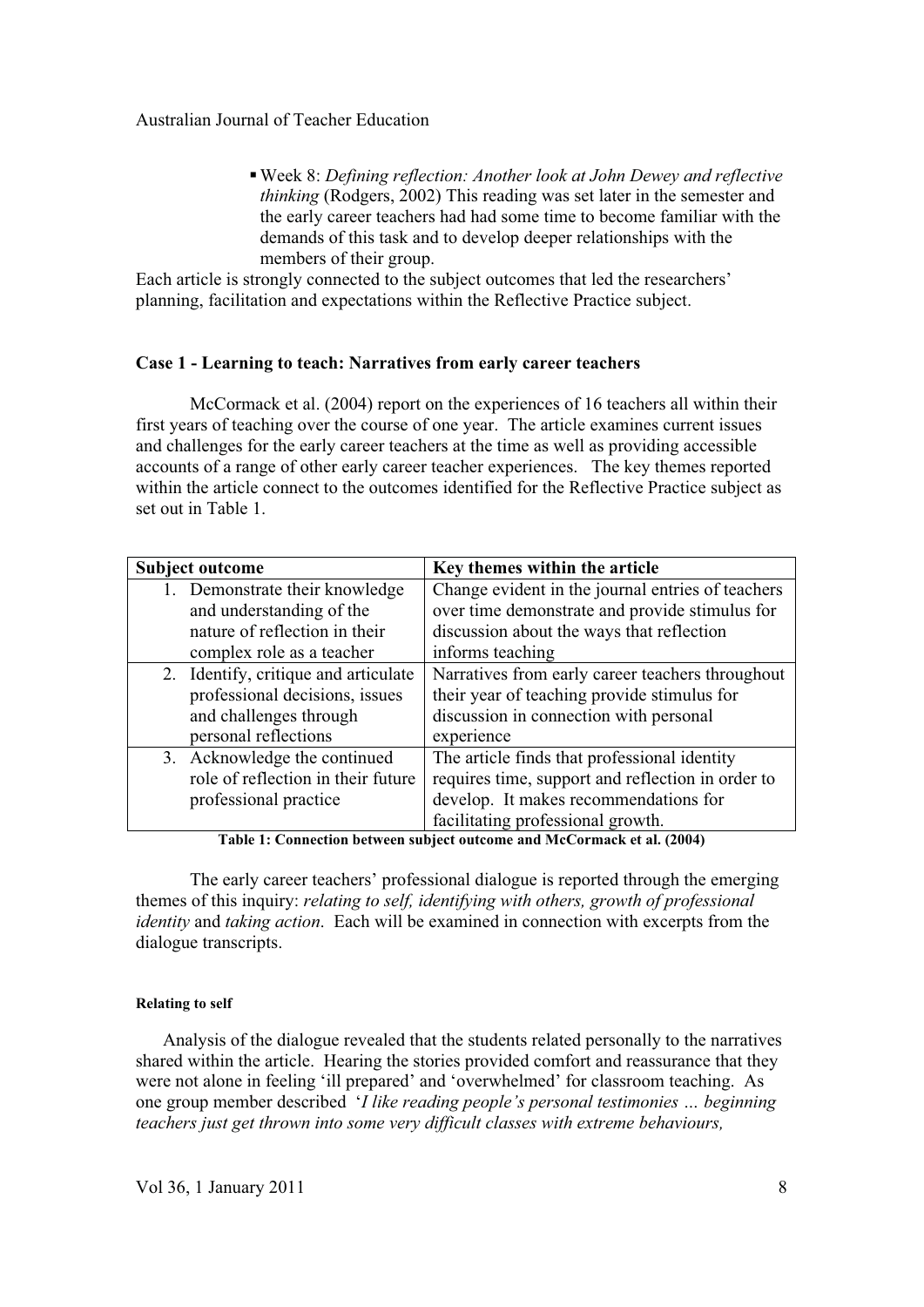*committees and programs that the older staff don't want to be part of … I don't feel prepared to actually take on all of these new things when I'm starting out as a beginning teacher, because I'm still sort of finding my feet – like it's an unfolding journey'*.

In another group, strength was drawn from the revelation that they were not alone in experiencing tension, *'But I had had a really bad day yesterday teaching and then I thought – how am I going to be at teaching? I honestly thought I'd had enough – I didn't know how I was going to make it through the year. And then I read this and I felt heaps better of how…it's not just me…So that was a good thing, yes'.* It would appear that the confirmation that their experiences are 'normal' inspires them to return to the classroom and to continue trying to improve their practice.

#### **Identifying with others**

The honesty of the narratives shared within the article connected with the early career teachers. Frank and open accounts of other teachers' experiences and emotions were acknowledged by each group as a strength of the article. One group member commented, *'I think it was really good too how they were able to be honest like in their journal and they were able to reflect… It was just good for a beginning teacher like me to read that … you think maybe you're the only one who thinks those things, like concerns and lack of knowledge of things and understanding, but to see it on paper and see that other people have [been] through it … It's like opening it up'.* Understanding the 'place' of another teacher appears to bring a sense of solidarity for this early career teacher, perhaps an understanding or empathy for others.

Other accounts in the article were valued as good advice and acted as a springboard for gathering the opinions of others within the dialogue group, for example, TEACHER 1: *'The article also talks about how it helps to stay in contact with other beginning teachers – a bit like our scholarship students – next year we'll be placed all over the state. It's like us staying in contact and see(ing) how each other's going. But it talks about how that's a good practice to get into, because we're all sort of going through a similar phase in our career. Have you spoken to any first year teachers? Or do you find it helpful coming back to uni?'* 

TEACHER 2: *'I found that teaching helps me at uni – it helps me with all this stuff. In the article, I can relate to some of the things that they're saying – you know how they had the early career teacher stories – stress and whatever and staying in touch'.* Just as relating the literature to their own experiences built confidence and resilience, identifying with the experiences of others, too, appears to build a perception of community support. Knowing that teaching became 'easier' over the period of these other teachers' first years of teaching was something the early career teachers in this study appeared to relate to and find promising for their own practice. This observation is further explored through the next theme, growth of professional identity.

#### **Growth of professional identity**

Growth and development of professional identity was evident to the students as they discussed the themes within the reading. The opportunity to examine the teachers' stories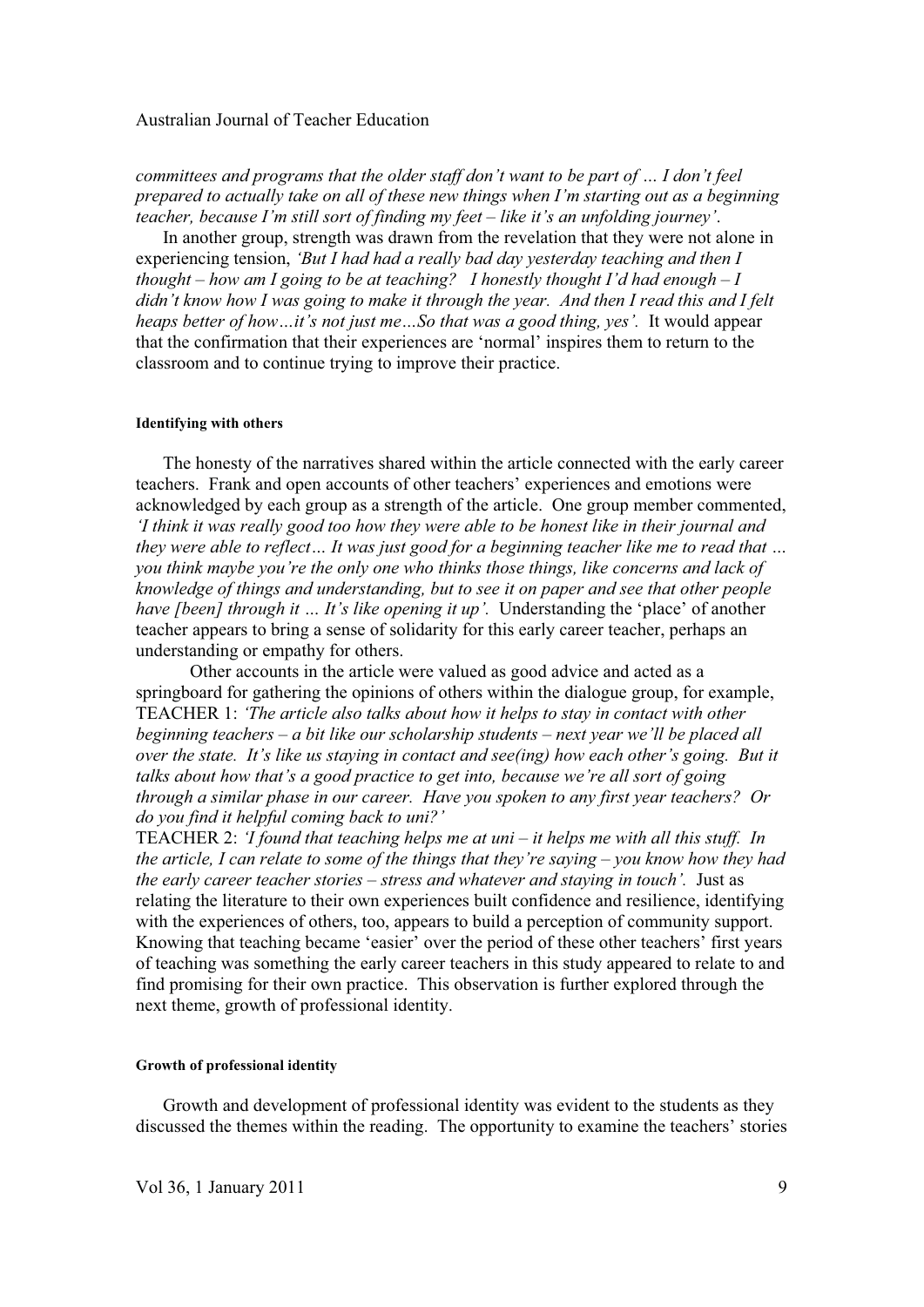over the course of the year demonstrated the changes, challenges and learning of each teacher, emphasising to the students a sense of professional journey. This was summarised in one group, *'It all seemed heaps scary when they were talking about the start, when the teachers first came out. None of them just said I'm comfortable, everything's good, they were all, "This is horrible, this child's making my life difficult, I don't have enough planned, I don't have this". But there was blogs from the end of the year and it was sort of comforting for me. Like they were saying, it feels like I've learned a lot, all my lessons are going for the right amount of time, I'm planning things that are channelled in and the kids are starting to learn'* 

This understanding of professional identity as a journey was reiterated in another group in the form of a reminder, *'That's just something I think you need to keep in your mind all the time when you're teaching. When you start teaching fulltime, it's important not to forget that I'm still learning as you're going and you need to keep remembering that's what being professional is – knowing that you've still got to learn even though you've finished uni'.* Reflection on and opportunities to discuss issues through the literature appears to affirm the initial steps some group members have taken in their transition to early career teacher. Further, these early career teachers appear more resolute in their commitment to their own professional growth and ongoing learning.

#### **Taking action**

An understanding of the research findings in this literature empowered the students to consider the possibilities for themselves as teachers. Taking action supported by knowledge from research was considered a powerful professional skill. For example, *'…this research backs up that they do work; induction programs and mentoring programs should be included. I suppose if your school wasn't implementing one and you thought it was a serious enough issue you could probably go to your principal or whoever your head teacher, and say, look I think we should use this because obviously there is evidence to say that it does work'.* (emphasis in original)

Making judgements was also considered appropriate as the early career teachers discussed the ways they are valued as members of staff. For example, one group discussed the introduction of new approaches and teaching ideas,

TEACHER 3: '*I think too that if – like as a beginning teacher – you can really allow the opinions of experienced teachers to affect you, good or bad. And it's interesting that the majority of beginning teachers will comment on the bad, not the good, because they're the things that stand out. But it's like – I want to try and adopt the attitude in my teaching – even though I'm a beginning teacher – that yes, I'll be open to their opinions, but I don't want to be boxed in by them.'* 

TEACHER 4: '*So of course, I want the mentoring and I want the ideas and I'm really open for all of that stuff – that will scaffold my own learning. But if I want to try something new, I want to be able to do it, regardless of whether I'm frowned upon. But of course, do we go ahead and do that if the principal goes – 'You do that and you're out'. So it's a fine line.'*

TEACHER 3: '*Yes, and I guess that's what the teachers are saying though – like they tried these new ideas and they were frowned upon by other teachers. But I guess that comes down to – well, how are you going to handle that?...'*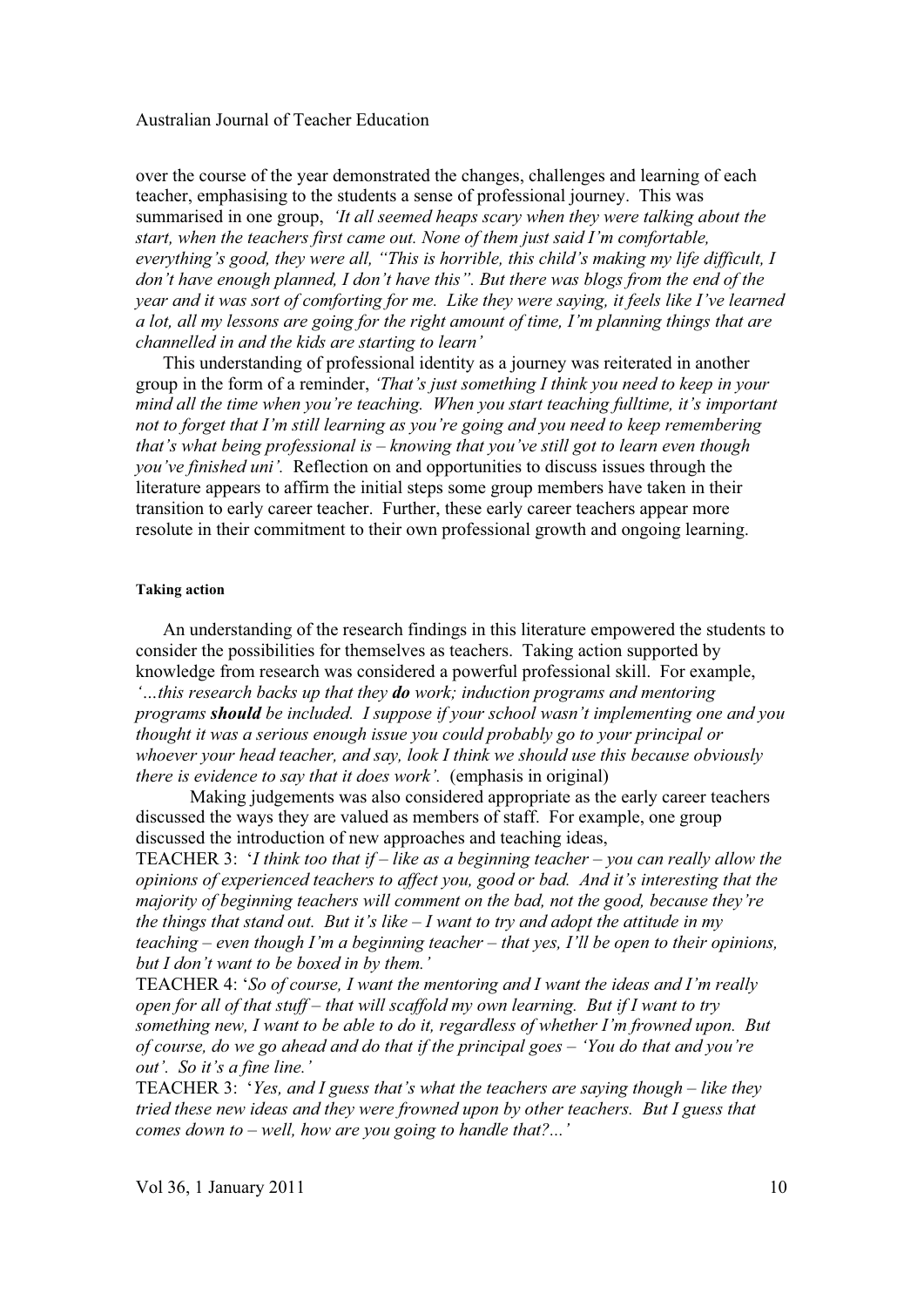TEACHER 4: *'Well, that's their opinion, they can do what they like with their class – this is how I'm going to go about it and not let that person affect me'.* Knowledge and understandings supported by findings in the literature are observed to support the taking of action.

## **Case 2 - Defining reflection: Another look at John Dewey and reflective thinking**

This reading explored reflection and its role in developing professional identity. Rodgers drew on Dewey's extensive philosophical body of writing about reflection and made links to classroom teaching. The reading was selected to challenge the early career teachers' understanding of the complexity of reflection and its role in making informed judgements about teaching and learning. The students read the article in preparation for professional dialogue in Week 8, the dialogue from each group was captured and shared on the BEST site. The key themes reported within the article connect to the outcomes identified for the Reflective Practice subject as set out in Table 2.

| <b>Subject outcome</b> |                                      | Key themes within the article                   |
|------------------------|--------------------------------------|-------------------------------------------------|
|                        | 1. Demonstrate their knowledge       | Rodgers identifies reflection as important in   |
|                        | and understanding of the nature      | supporting the development of flexible          |
|                        | of reflection in their complex       | strategies that can be applied to the many      |
|                        | role as a teacher                    | complex decisions faced by teachers.            |
|                        | 2. Identify, critique and articulate | The article proposes a range of strategies for  |
|                        | professional decisions, issues       | reflection that provide stimulus for discussion |
|                        | and challenges through personal      | in connection with personal experience.         |
|                        | reflections                          |                                                 |
|                        | 3. Acknowledge the continued role    | Various types of reflection are discussed that  |
|                        | of reflection in their future        | support different levels of thinking about      |
|                        | professional practice                | teaching and learning. Rodgers draws links      |
|                        |                                      | between Dewey's elements of reflection and      |
|                        |                                      | their application to the classroom throughout a |
|                        |                                      | teacher's career.                               |

**Table 2: Connection between subject outcomes and Rodgers (2002)** 

As with Case 1, the early career teachers' professional dialogue is reported through the emerging themes of this inquiry: *relating to self, identifying with others, growth of professional identity* and *taking action*. Each will be examined in connection with excerpts from the dialogue transcripts.

#### **Relating to self**

Analysis of the dialogue revealed that the early career teachers made connections between the article and their own experiences. Reading about the connections made by Rodgers to the somewhat abstract and theoretical work of Dewey appeared to affirm existing approaches and practices, *'…the article says something about teachers need to*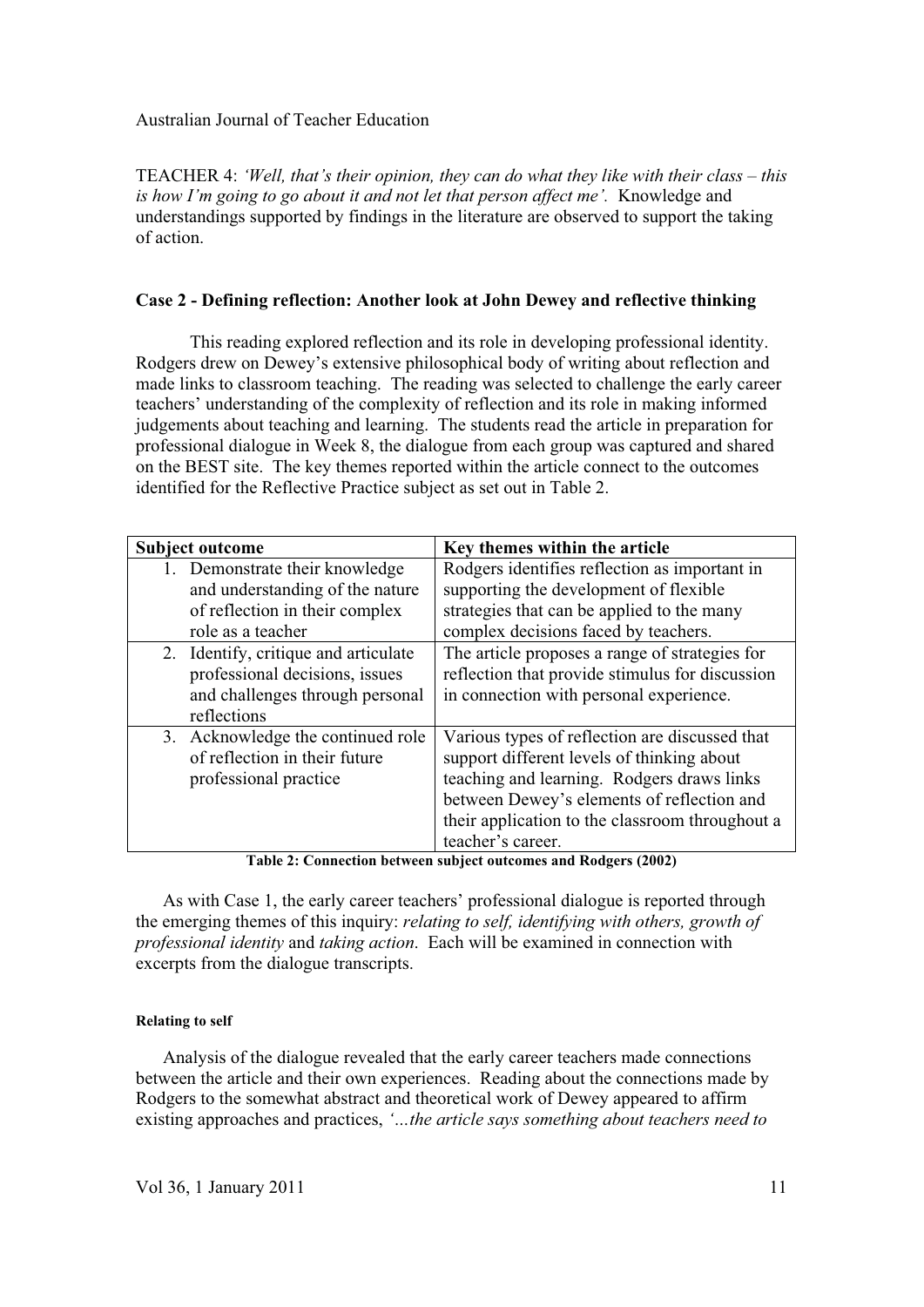*be able to critically examine their practice and seek advice of others. So I found this on my prac I actually did this a fair bit, when they gave you the feedback sheets on how your lesson went I actually went back and I wrote how I thought I went as well and then compared the notes…It was good to actually talk to someone about it though as well…'*

For others the reading and ensuing discussion encouraged deeper, more systematic reflection, *'I think when I was reading that article I thought that I probably haven't done as much of that sort of formal reflection, probably I have done a bit of the more informal, just thinking about how it went, but I probably need to do more of that sort of formal reflection, sit down…'.* The practical use of recorded reflections on teaching units was also realised, *'A lot of it I wouldn't have done…and I wrote that so then for the next teacher that picks it up or if I do it again they know.'* Through discussion and reflection, the 'wrong lessons' readers were warned about in the literature (Hammerness et al., 2005) have been avoided.

#### **Identifying with others**

Clearly evident within the dialogue was collegial respect. Group members who were teaching regularly were held in esteem and often questioned at length during group time about their practices and philosophies. Confirmation from a more experienced peer appeared to affirm the decision making of others within the group. For example, one person who was questioning the use of reflection and reflective practices beyond the university context revealed a change of heart, *'I liked knowing that you guys had done it*  (kept a reflective journal) *and you're taking it on, it's good to get it from a teaching perspective, whereas, I'd probably just go out there and go "Why do it?"…but having you guys who've done a journal and have the kids go through, I think that shows that "Yes, it can be done" and then you can implement it further on.'*

The early career teachers demonstrated a desire to be part of their teaching communities by acknowledging the role of others in their development as teachers. One group member shared, *'I particularly liked the community element, saying that it's not just thinking about it you have to express reflection so other people can understand your ideas and it broadens the experiences'*, another agreed, *'The more you talk to teachers about experiences or even just what you're doing in a classroom I think you bounce ideas off each other and it's a good way to learn'*. The role of both formal and informal reflection individually and within the community is clearly valued within this dialogue as a way of identifying with the experiences of others and of locating oneself within the profession of teachers.

#### **Growth of professional identity**

Revealed in the transcripts was a growing understanding of the many perspectives teachers bring to the school context. One group, for example, discussed how the reflections of a casual teacher might differ from that of a permanent classroom teacher or of a more experienced teacher compared with a less experienced teacher because of the different priorities they may have. It appears the opportunity for dialogue in connection with literature, personal experience and the experiences of others affords the development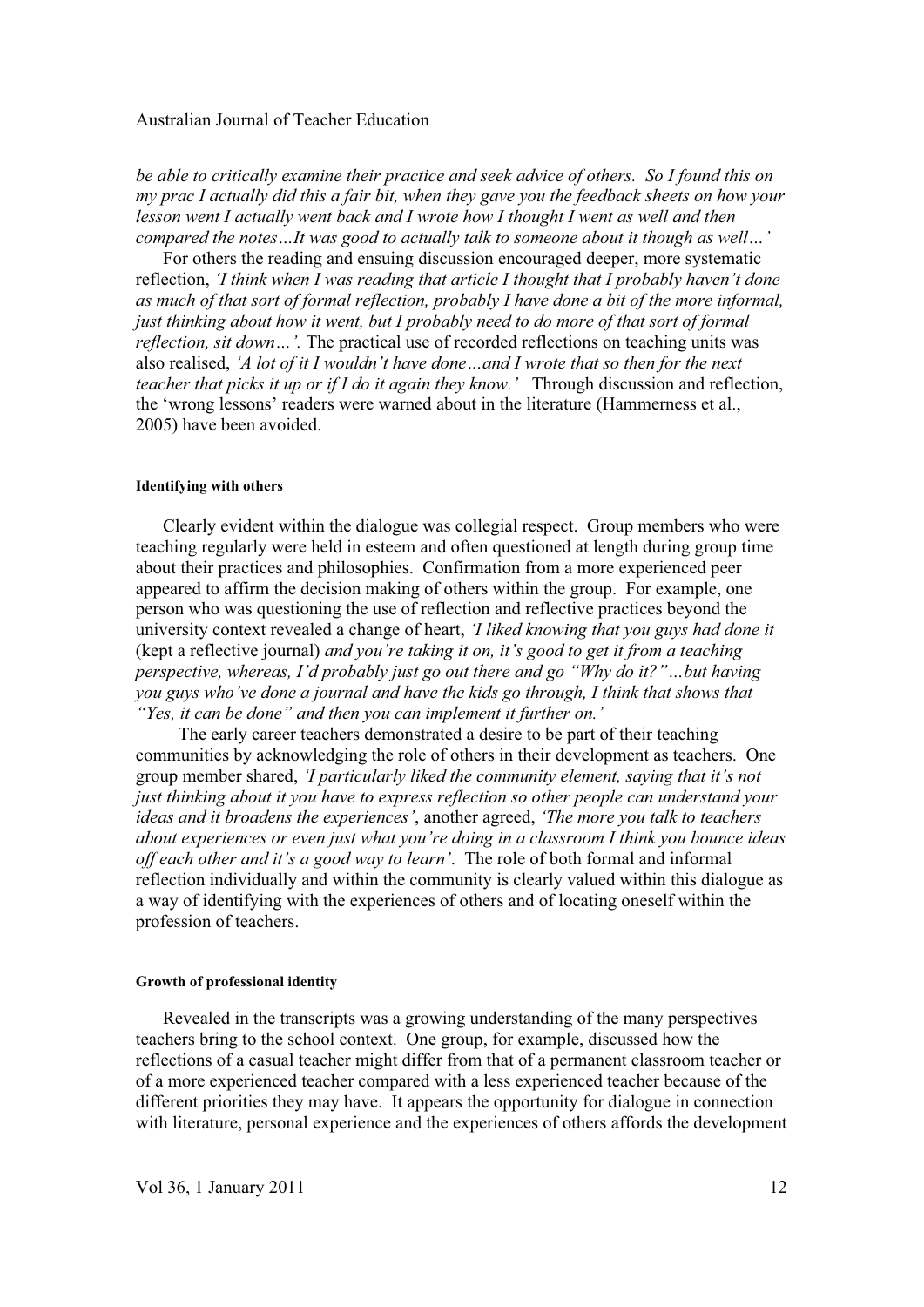of a range of perspectives in teaching, allowing early career teachers to 'try on' different teaching personas as they explore the types of teachers they want to be.

Reflection of their own learning journeys was evident between and among the early career teachers, *'This year, everything makes so much more sense now, even when we're doing assignments because we've had that little bit of experience in schools and in classes. Things are just "gelling" much easier and you're able to put your own experiences into theories, which just cements the ideas. So this (professional reading) was really good because we do have the experience to say "Yeah, reflection's really good" but it probably would've been a good thing to know a bit sooner'.* And others recognised that they had come a certain distance in their journeys and had further to travel, *'…after some of the days I had at a school that is from a more difficult area I was kind of like "Okay well obviously I'm not equipped to deal with that now, I need to work out some strategies to employ in the classroom."'*. Through dialogue and reflection the early career teachers are able to identify areas of growth and need within their identities.

#### **Taking action**

As the early career teachers identified the role of reflection and dialogue in informing, challenging and shaping their understandings, they also recognised the potential for change; change in their own practice, the practice of their peers and of their students. The perception was clear that reflection leads to change and that there is an obligation for teachers to be vigilant in monitoring their teaching. One group responded to Rodgers' description of reflection as an 'academic demonstration of a mind'.

TEACHER 5 *'…without whole heartedness there is this indifference, so obviously if we're not going to be passionate about learning more and reflecting on your teaching then you don't care enough about your profession.'* 

TEACHER 6 *'There's a lot of teachers out there who are like that.'*  TEACHER 7 *'Yeah.'* 

TEACHER 5 *'And a shift in an understanding of an experience may call for an entire shift in outlook…the underlying thing being flexible as teachers, being flexible to change your understanding like reading things to shape your understanding further. And I think not being so set in your ways that's a process of reflection.'*

The increasing certainly of the value of reflection and the need for ongoing growth and change in schools seems to empower these teachers to promote the notion of change, even 'revolution' in schools.

In recognising their potential to develop reflective practices in their students, the early career teachers discussed teaching their students to *'reflect',* their ability to *'pass that through onto the students as well'* and to *'encourage your students to reflect and to talk about their work as well'*. These teachers are empowered as active members of their communities, capable of enacting change in themselves, their colleagues and their students.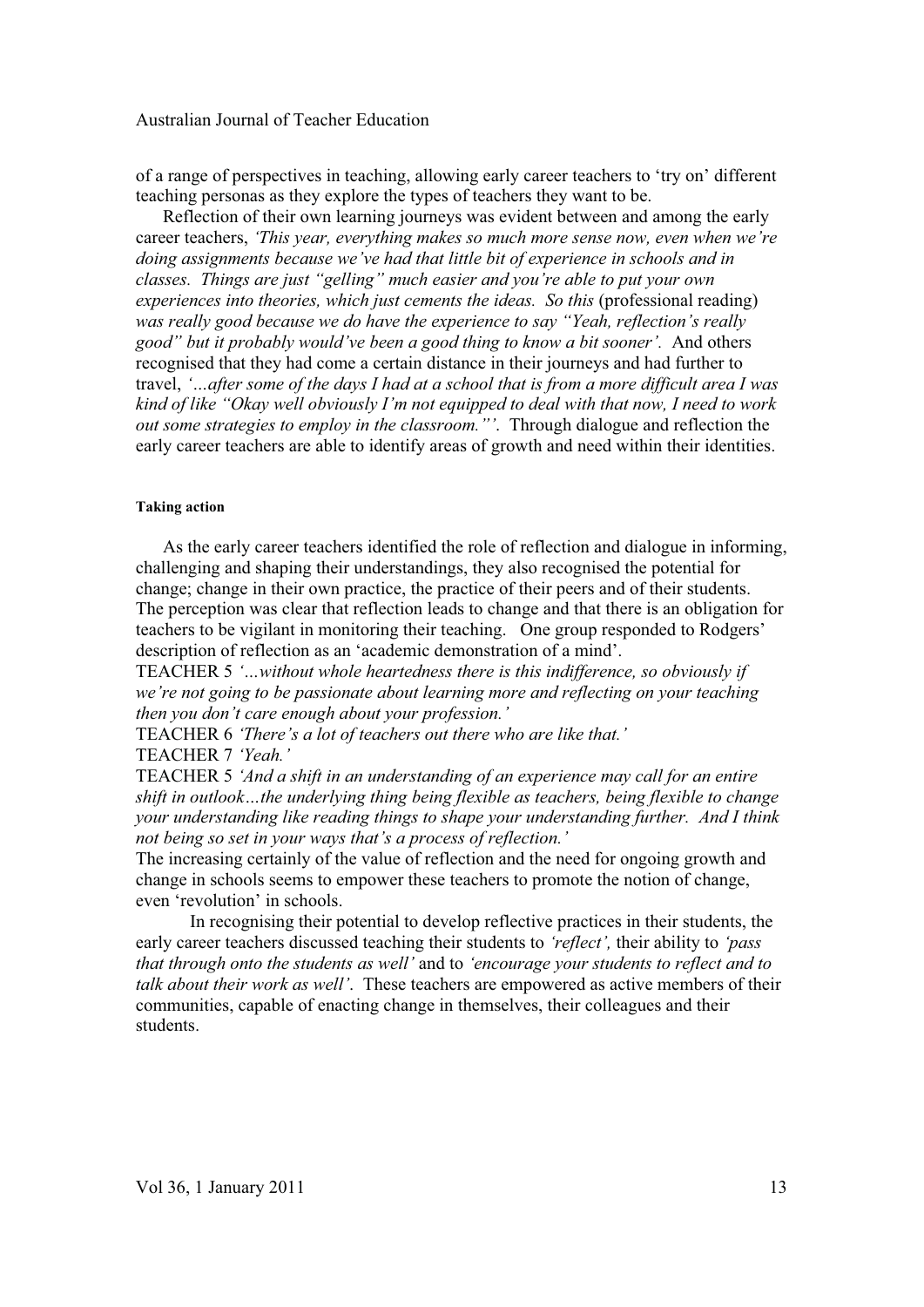#### **Findings**

The opportunity for the students to physically meet regularly as teaching colleagues with similar experiences, needs and interests was identified as a supportive structure throughout the subject. Professional dialogue groups provided the forum for these teachers in transition to engage with the elements identified by Walkington (2005): time to talk, opportunities to reflect and to make judgements about their work within predetermined foci from the literature, thereby bringing together the multiple communities to which they belong.

Weekly preparation for the dialogue meetings engaged the early career teachers as active participants in developing deeper understandings about the nature of teaching (Wenger, 1998). Walkington (2005) argued that it is this active participation that allows early career teachers to make strong connections between the context of their teaching and their role within this community. These connections were evident within each reported case as the teachers related their own experiences to the literature and to the experiences of others as they identified opportunities for practice within multiple professional communities. Further, the recording of the professional dialogue and knowledge that they were to be housed in the virtual learning space, brought a sense of accountability to the experience as each early career teacher prepared and reflected upon the themes and messages prior to their group conversation. This improved the quality of the professional dialogue.

Recording these conversations for upload to the virtual learning space further strengthened the experience. Availability of the professional dialogue files for convenient access and retrieval provided each early career teacher with opportunity to experience the conversation again and reflect upon key points in connection with their growing professional identity (Korthagen, 2004). Further, the students were provided with access to other groups' conversations, which enabled them to connect with more understandings and broaden the perspectives to which they were exposed. The ability to do this is not typical in most conversations. These early career teachers were able to revisit key moments, seek clarification of points discussed, raise additional questions in subsequent sessions and really get to know the stories of those within their community of practice.

While many of the early career teachers accessed the conversations of their own group in the first instance, having each group's conversation available meant that they could expand their dialogue network as they followed the discussions of other groups within the cohort. This afforded opportunities for the early career teachers to reflect on their 'fit' within this community (Connelly & Clandinin, 1999; Joseph & Heading, 2010) as they accessed a range of perspectives, experiences and group interaction patterns and expanded the membership within the communities of practice.

The BEST site afforded anytime access to audio dialogue files from all of the groups, allowing teachers to engage in reflection as needed. The use of these files within the virtual community enriched interactions within the physical setting of the tutorial workshop as teachers sought each other out to ask questions, continue discussions or begin new ones in response to the dialogue they had heard. The combination of the virtual and physical communities deepened the professional relationships between and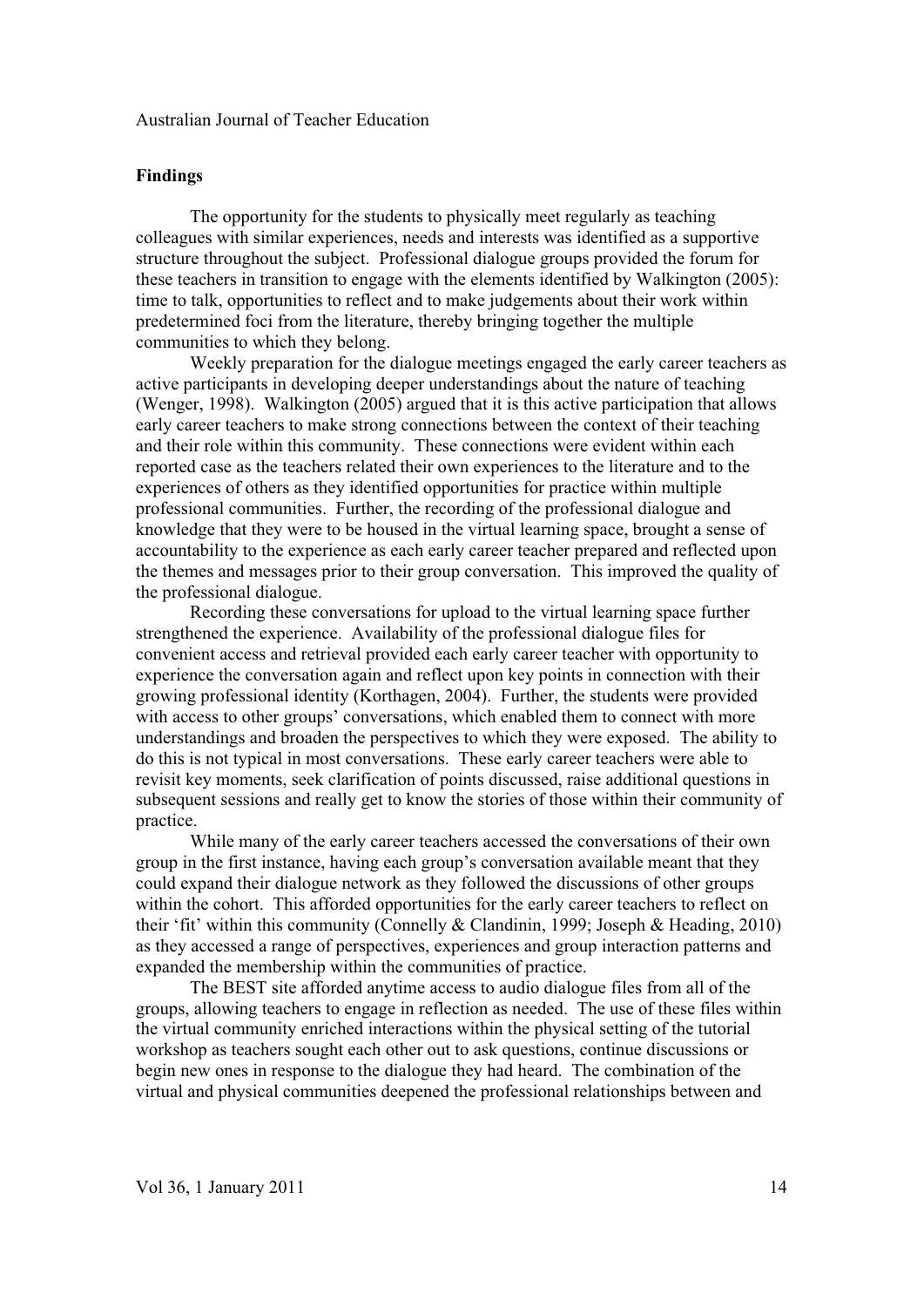among early career teachers as they identified like minds and professional network possibilities.

Recording the dialogue allowed us, their teachers, to listen to the many and varied conversations our students had around key subject materials. This enabled us to really know our student cohort as we became familiar with their professional situations and personal challenges, information we were subsequently able to use to guide our teaching. We felt empowered ourselves to meet some of the challenges of teacher education reported in Darling-Hammond and colleagues' research (Darling-Hammond, 2006a, 2006b; Darling-Hammond et al., 2005).

#### **Concluding remarks**

This inquiry demonstrates that opportunities for engagement in regular professional dialogue allows transitioning teachers to address the key challenges for this early stage of their careers: preconceptions about teaching, putting the 'known' into practice and thinking metacognitively about the complexity of teaching (National Research Council, 2005). The opportunities to regularly read, talk and listen supported the process of reflection as each early career teacher examined their understandings and what these meant for them as a teacher.

As teacher educators, we are obliged to support the development of teachers who can adapt to the demands of the ever changing education environment. It is not enough to share anecdotes, good ideas and procedural protocols (Hammerness et al., 2005) if we expect graduate teachers to develop the necessary skills to make complex decisions to suit the needs of the range of learners and learning environments they will encounter. We need to encourage early career teachers to draw upon professional knowledge and understandings as they consider their own experiences, and those of others in connection with their emerging professional identity.

Darling-Hammond et al. (2005) argue that educating teachers is a challenging and complex role requiring that we "model practices; construct powerful learning experiences; thoughtfully support progress, understanding and practice; carefully assess students' progress and understandings; and help link theory and practice." (p. 437). Engagement in ongoing professional dialogue supported by the dual environments afforded by virtual and physical interactions has enormous potential to empower and sustain transitioning teachers as they move between their multiple professional communities, consider their 'place' within the profession and work toward becoming the types of teachers they aspire to be.

#### **References**

Beldarrain, Y. (2006). Distance education trends: Integrating new technologies to foster student interaction and collaboration. *Distance Education, 27*(2), 139-153.

Bintz, W. P., & Dillard, J. (2007). Teachers as reflective practitioners: Examining teacher stories of curricular change in a 4th grade classroom. *Reading Horizons, 47*(3), 203-228.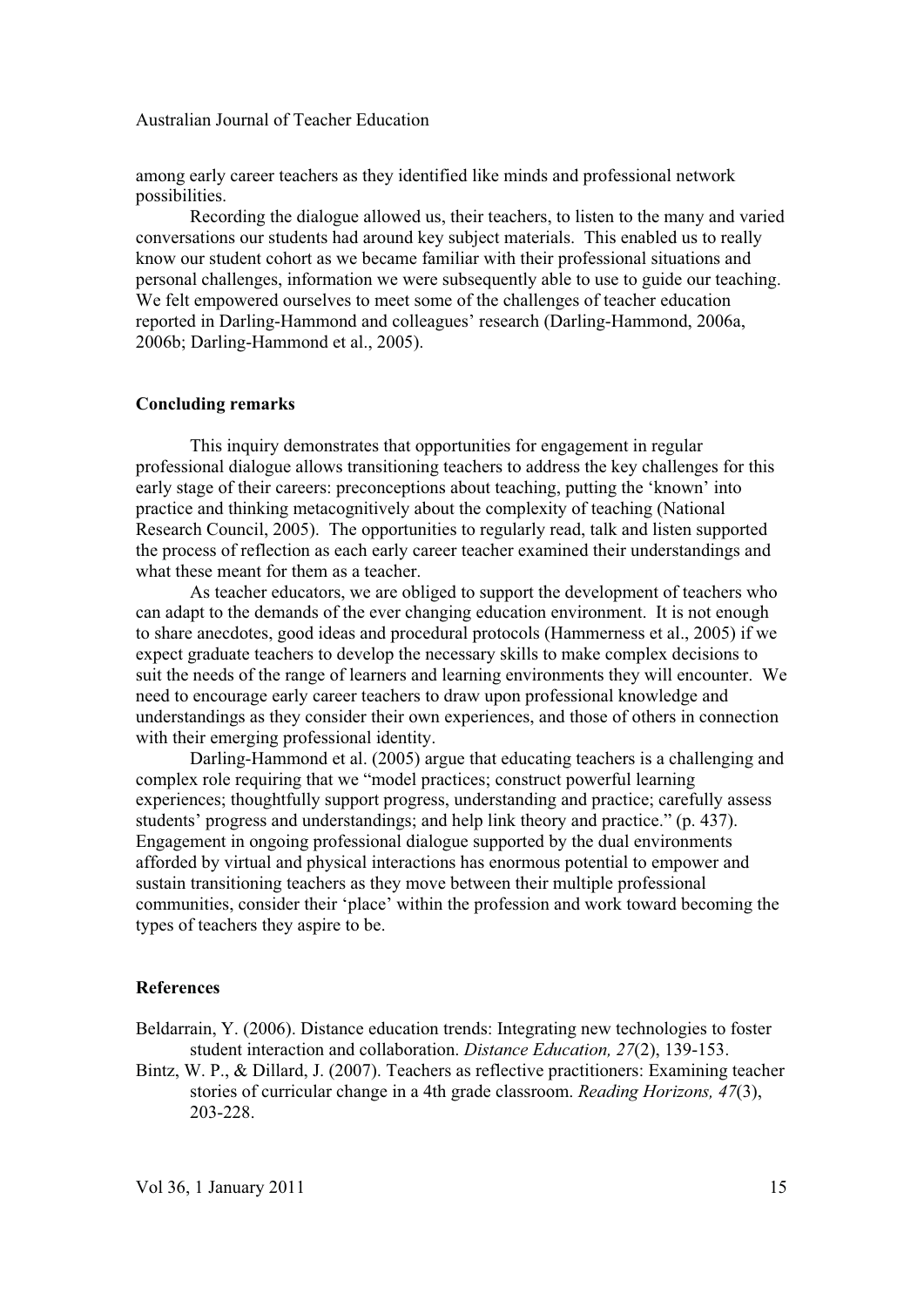- Boston, K. (2002). The Road from Corio Bay: The Australian College of Educators and teacher professionalism. *Unicorn, 28*(2), 8-15.
- Code, J. R., & Zaraniuk, N. E. (2009). The emergence of agency in online social networks. In S. Hatzipanagos & S. Warburton (Eds.), *Handbook of research on social software and developing community ontologies* (pp. 102-118). New York: IGI Global.
- Collis, B., & Moonen, J. (2005). Collaborative learning in a contribution-oriented pedagogy. In C.Howard, J. V. Boettecher, L. Justice, K. D. Schenk, P. L. Rogers & G. A. Berg (Eds.), *Encyclopedia of distance learning* (pp. 277–283). Hershey, PA: Idea Group.
- Connelly, F. M., & Clandinin, D. J. (Eds.). (1999). *Shaping a professional identity: Stories of educational practice*. New York: Teachers College Press.
- Cummings, J. (2002). Working together as a profession. *Unicorn, 28*(2), 1-4.
- Darling-Hammond, L. (2006a). Constructing 21st-century teacher education. *Journal of Teacher Education, 57*(3), 300-314.
- Darling-Hammond, L. (2006b). *Powerful teacher education: Lessons from exemplary programs*. John Wiley and Sons: Jossey-bass.
- Darling-Hammond, L., Hammerness, K., Grossman, P., Rust, F., & Schulman, L. (2005). The design of teachers education programs. In L. Darling-Hammond & J. Bransford (Eds.), *Preparing teachers for a changing world: What teachers should learn and be able to do* (pp. 390-441). San Francisco CA: Jossey-Bass.
- Flores, M. A., & Day, C. (2006). Contexts which shape and reshape new teachers' identities: A multi-perspective study *Teaching and Teacher Education, 212*, 219- 232.
- Hammerness, K., Darling-Hammond, L., & Bransford, J. (2005). How teachers learn and develop. In L. Darling-Hammond & J. Bransford (Eds.), *Preparing teachers for a changing world: What teachers should learn and be able to do* (pp. 358-389). San Francisco CA: Jossey-Bass.
- Herrington, A. J., Herrington, J. A., Kervin, L. K., & Ferry, B. (2006). The design of an online community of practice for beginning teachers. *Contemporary Issues in Technology and Teacher Education [Online Serial], 6*(1), Available: http://www.citejournal.org/vol6/iss1/general/article1.cfm.
- Herrington, J., & Oliver, R. (2000). An instructional design framework for authentic learning environments. *Educational Technology Research and Development, 48*(3), 23-48.
- Joseph, D., & Heading, M. (2010). Putting theory into practice: moving from student identity to teacher identity. *Australian Journal of Teacher Education, 35*(3), 75- 87.
- Korthagen, F. A. J. (2004). In search of the essence of a good teacher: Towards a more holistic approach in teacher education. *Teaching and Teacher Education, 20*, 77- 97.
- McCormack, A., Gore, J., & Thomas, K. (2004). *Learning to teach: Narratives from early career teachers.* Paper presented at the Australian Association for Research in Education, University of Melbourne, Melbourne.
- National Research Council. (2005). *How students learn: History, mathematics, and science in the classroom*. Washington DC: National Academics Press.